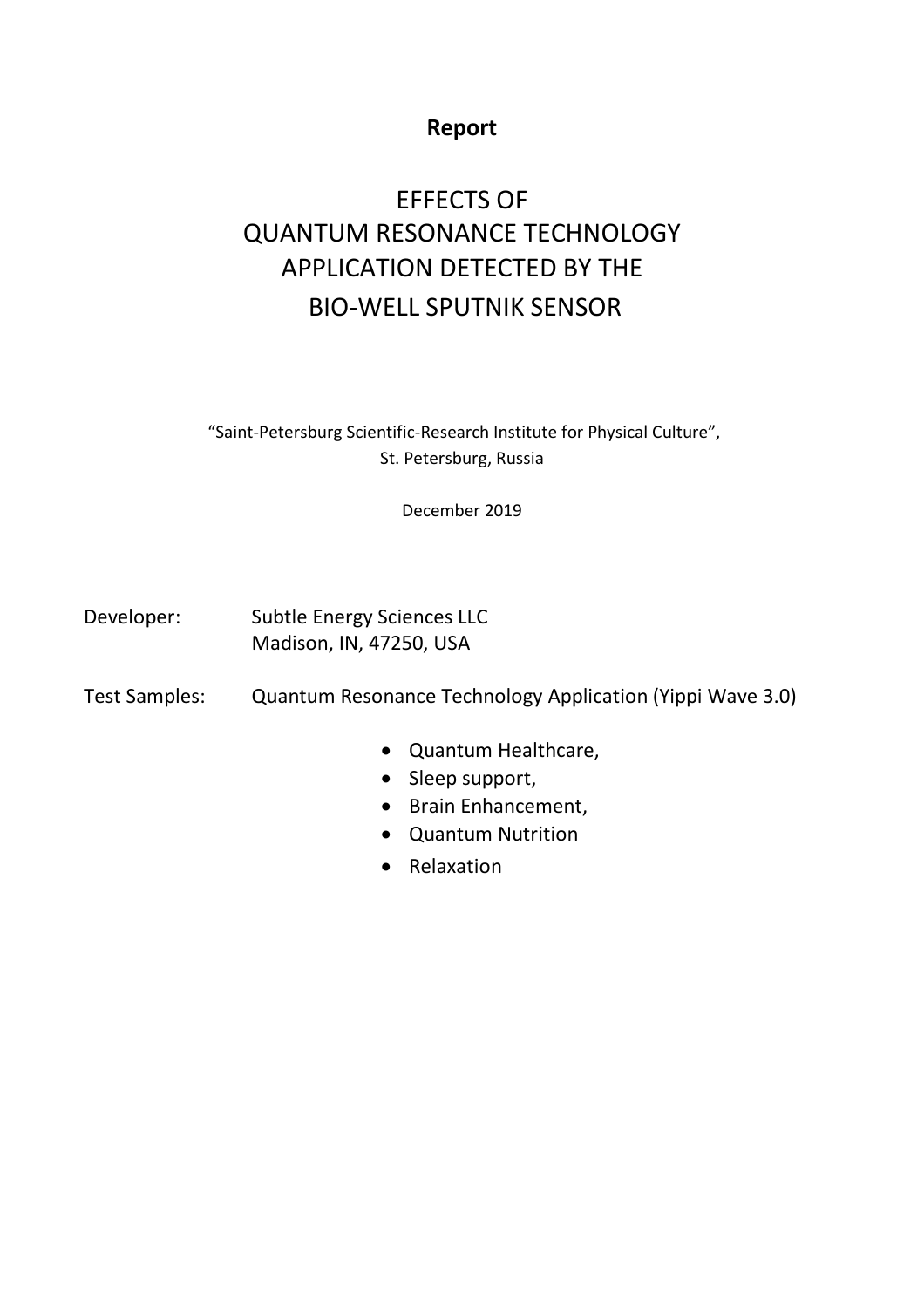## **Abstract**

**Goals and objectives of the study**: The goal of this research was to study possibility of remote detection of digital music influence using a physical sensor.

**Study design:** GDV Bio-Well technology with a special environmental sensor "Sputnik" was used in the study. This sensor was developed for the analysis of the electromagnetic fields and was shown to respond to the change in the environmental parameters.

The Sputnik sensor was in operation and the environmental signal was being measured for an hour before the Quantum Resonance app, Yippi Wave 3.0 audio was turned on. The app played for 20 minutes before it auto stops. However, the Sputnik continued to record the signal for an hour from when the app stopped. In this research experiment, five (5) different Quantum Resonance app program files in wav format from Yippi Wave 3.0 and several files of Handel music was used.

**Results**: Statistically significant changes of Sputnik sensor parameters were detected in all experiments conducted using the various programs of Quantum Resonance app, Yippi Wave 3.0, while no response to Handel music.

**Conclusions**: This study should be considered a pilot study in clinical research and the results are preliminary. We need to conduct experiments with different sources of both acoustic and electromagnetic signals and the possibility of their registration by the Bio-Well device.

**Key words**: quantum resonance, bio-well, sputnik, gas discharge visualization (GDV)

#### **Introduction**

As shown in the review,  $1$  the number of studies of emotional response to music has increased in the last decade. Many of those researches suggest that individual differences in empathy, alexithymia, personality traits, and musical expertise might play a role in music- perceived emotions.<sup>2,3</sup> Music Therapy became popular as a part of an integrative protocol used in medicine.<sup>1</sup> A large number of studies show the positive effect of music therapy on patients.<sup>4,5</sup> but the cause of this effect remains unclear. It is not clear whether this effect is the result of a person's psychoemotional reaction alone, or whether it is related to the direct influence of the frequency range of music on the physical level. Some authors proposed ideas that music may have a direct influence on the environment,  $1$  but this topic, being intuitively clear for all musicians, is not properly studied with scientific approach. The goal of this paper was to study the possibility of remote detection of music influence using a physical sensor.

The background of this research was the results of using Bio-Well technology with the Environment Sensor, Sputnik, in the study of the effect of different factors on the environment.<sup>6</sup> The technique of Electrophotonic Imaging (EPI) allows the recording of electron and photon emission stimulated by an electromagnetic field in any subject, as well as the acquisition of these data by computer image processing. The short electric impulse (10 microsec) on the camera plate stimulates subjects and generates a response in the form of an excited gas plasma (that is why in physical terms this approach is known as Gas Discharge Visualization – GDV).<sup>7–9</sup> This plasma emits light which is directly measured by a charge-coupled device (CCD), the state of the art in measuring low-level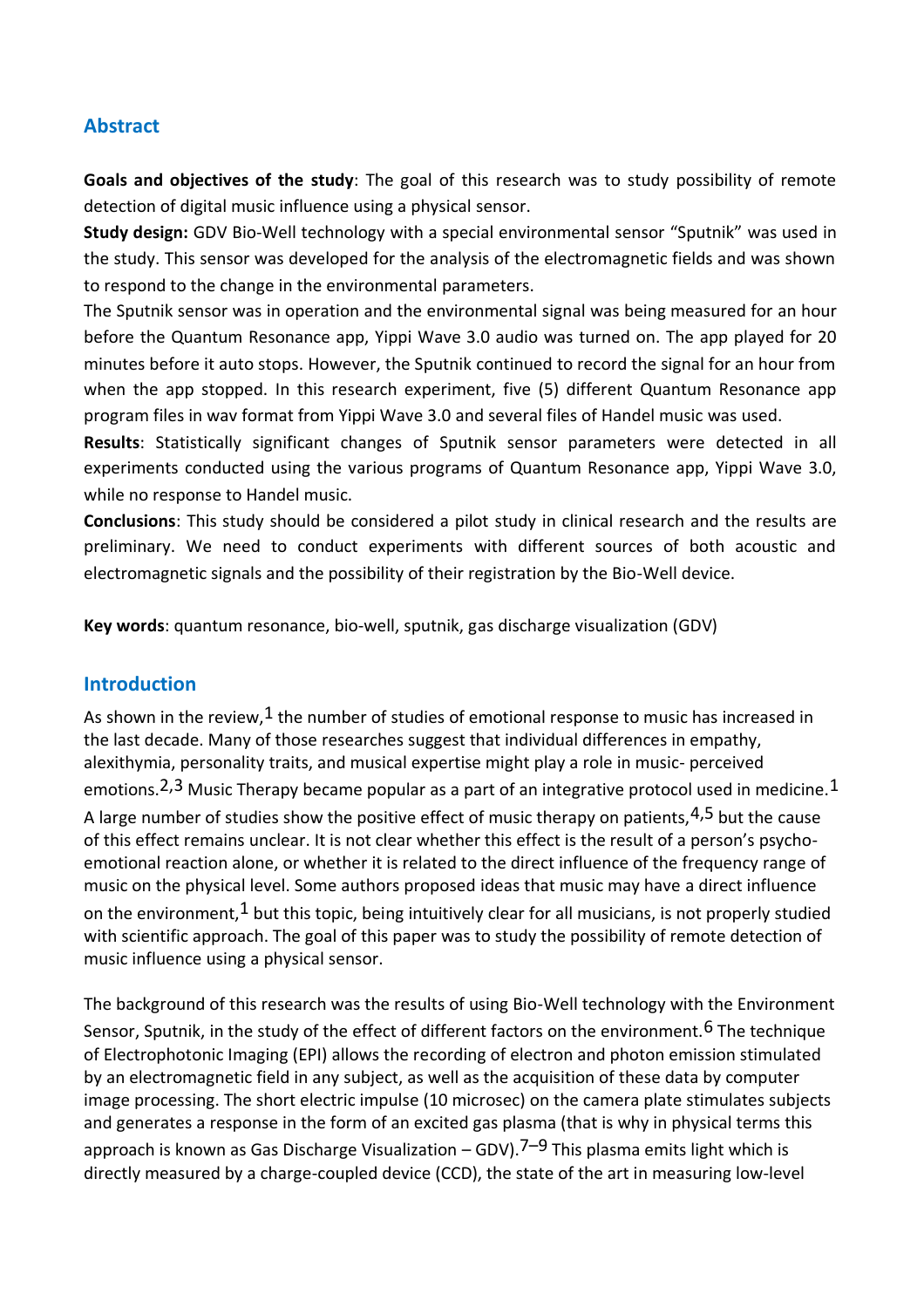light that is used in astrophysics and other scientific endeavours. The CCD registers the pattern of photons detected over time. These digital data are transmitted directly into a computer for data processing, and each image from the light emitted is stored as a graphics file. These twodimensional images of the light are then used to calculate the area, emission intensity, fractality, and other parameters. The EPI technique has been found to be effective in evaluating the state of individual human health,  $10-13$  and in the monitoring of individual reactions to different kinds of testing.14–16

#### **Methods**

The Bio-Well device (www.bio-well.com) with an especially designed environmental sensor, Sputnik is used to monitor its response to the changes on the environmental parameters [17]. The physical principle it is based on measuring the electrical capacitance of a space by using two connected resonance contours. Schematic representation of the experimental setup is shown in Figure 1.



Fig. 1 The experimental setup. 1 - metal cylinder; 2 Antenna "GDV Sputnik"; 3 - high-voltage pulse generator; transparent conductive coating; 5 - transparent quartz electrode; 6 - video converter; 7 - glow; 8 - USB-drive; 9 - Power Supply

Metal cylinder 15 mm in diameter connected to an antenna 2, is positioned on the quartz surface of the electrode 5, the reverse side of which is covered with a transparent conductive coating 4; from the generator 3, every second a voltage in the form of a pulse sequence of up to 7 kV amplitude, 10 microsecond duration at a frequency of 1 kHz is applied to the coating. Ultraviolet light 7 is transformed by optoelectronic system 6 in a series of images, which are analyzed in a computer. Experimental system can be represented as an equivalent circuit of the connected LC circuits (see Fig. 2).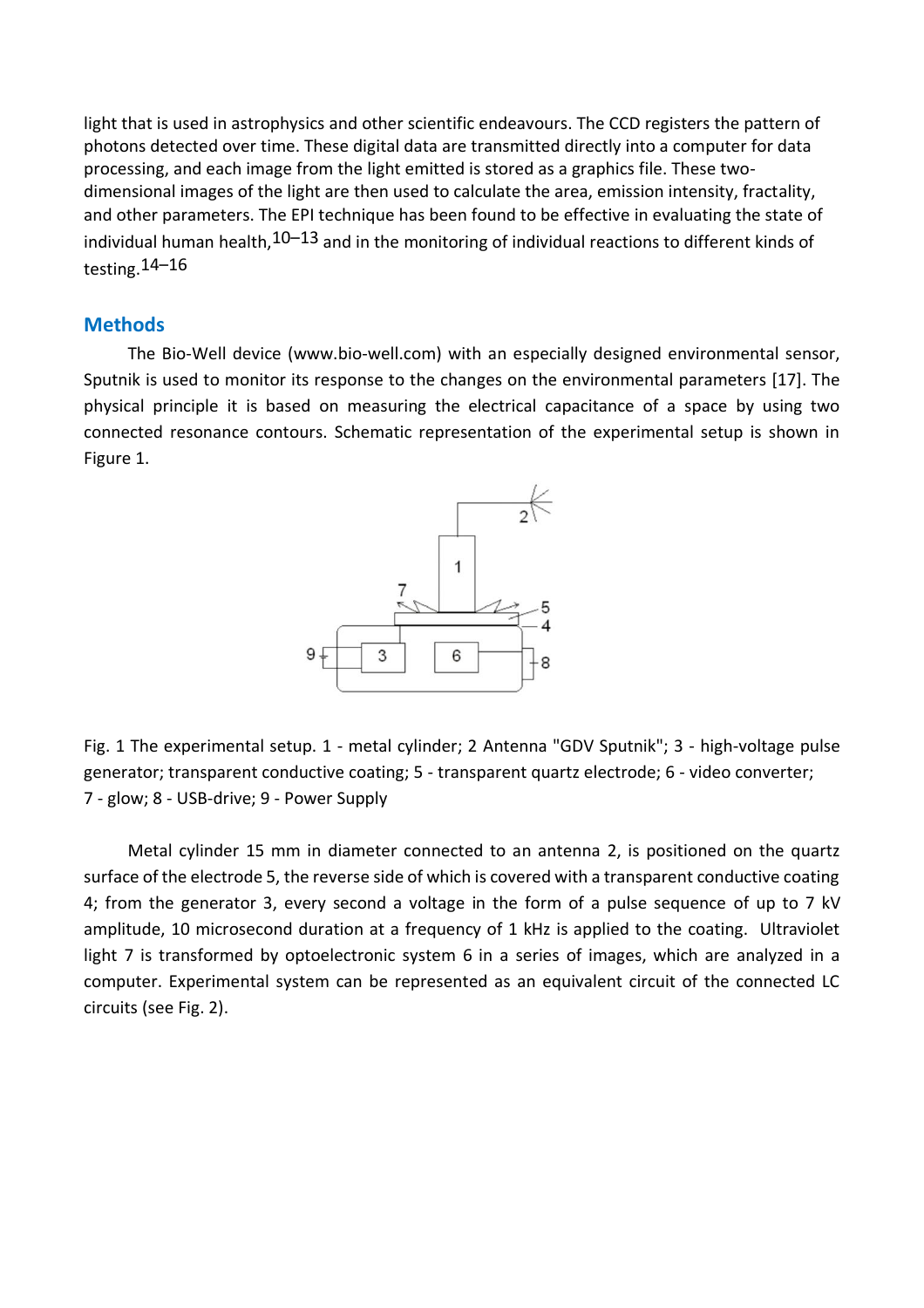

Fig. 2 Equivalent circuit diagram of the experimental setup, where C1 corresponds to the capacity of the electronic circuit of the Bio-Well device, C2 - the equivalent capacitance of the antenna in the premises.

Discharge develops due to the displacement currents between the antenna 2 and grounding. Depending on the availability of fields of different nature in the environment, the chemical composition of the air and the state of the conductive objects, conditions of electromagnetic wave propagation in space are changing, therefore the currents in the system are redistributed, thus influencing parameters of the glow. Thus, this experimental system can react to changes in the electrical capacitance of the space surrounding it and the presence of the conductive objects. In other words, we may say that the signal depends on the propagation of standing electromagnetic waves in space.

Data processing was carried out in a specially designed software of GDV Bio-Well. For analysis both the absolute values of the parameters and their standard deviations in the series were taken into consideration.

The software allows to perform automatically statistical analysis of a time series data. The program calculates the mean and standard deviation for each interval and statistical comparisons of adjacent intervals by the method of Student's t and Mann-Whitney tests. All input data are stored in a file for further processing in the statistical programs.

A large series of studies and field trials in Russia, Venezuela, Colombia, England, in the period 2008-2019 showed that this environmental sensor, Sputnik, is sensitive to changes in environmental parameters, like sun and moon eclipse [15, 16] and changes of weather [15].

## **Study design**

Bio-Well device with environmental sensor, Sputnik, (Figure 3) was positioned in a laboratory room and turned on in an off-line mode. No person was in the room. After about an hour of background recording, a person entered the room and turned on Quantum Resonance digital app, Yippi Wave 3.0 audio, and then left the room again. Audio was playing for 20 minutes before it auto stops but signal continued to be recorded for another hour. After which, the device was then stopped and data was analyzed online using the Bio-Well software.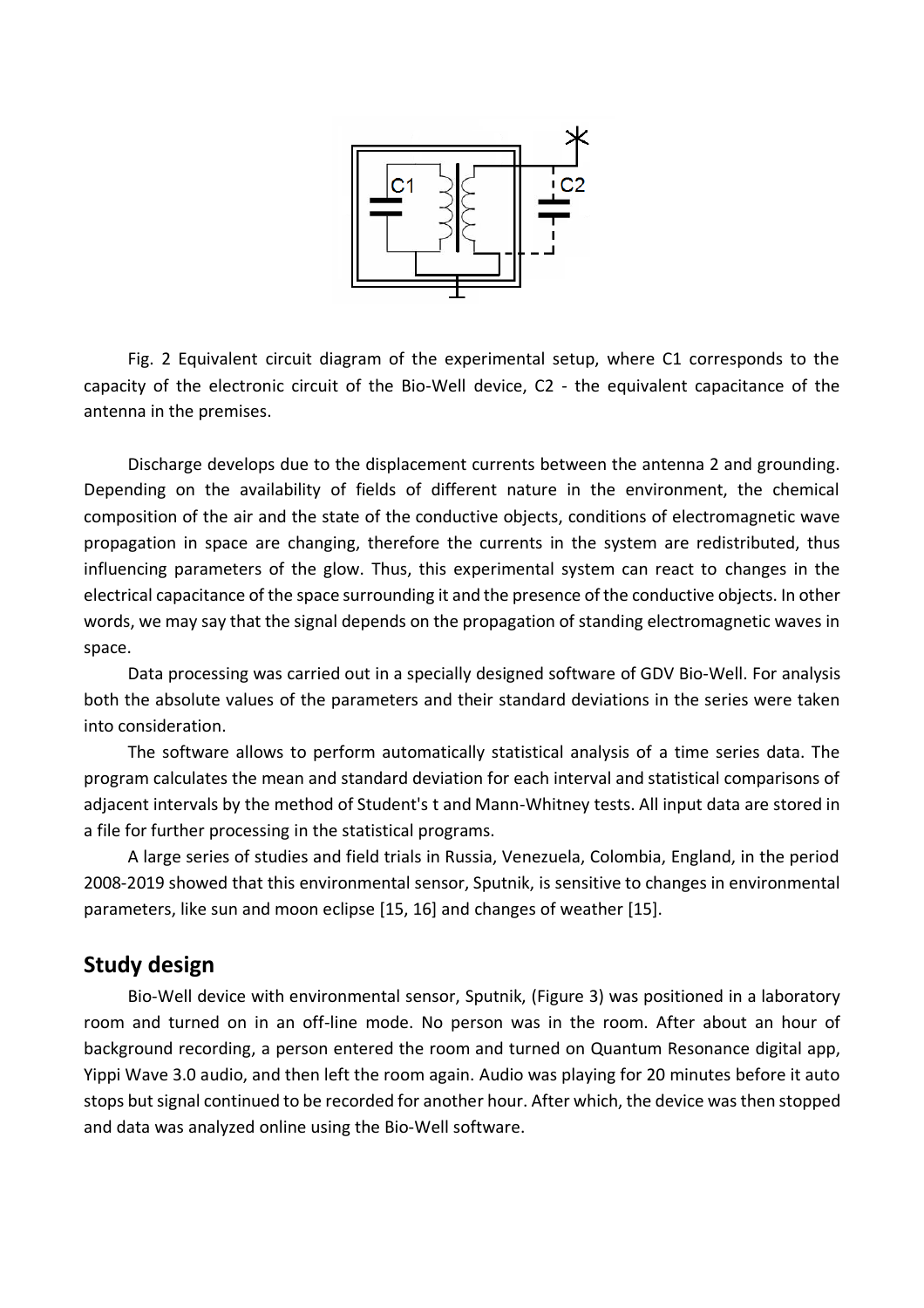In the experiment, 5 different files of the Quantum Resonance digital app, Yippi Wave 3.0 [\(https://yippiweb.com/t-rt-history\)](https://yippiweb.com/t-rt-history) audio in \*wav format have been used and was compared to several files of Handel music.



Figure 3. The Bio-Well device and a sensor.

#### **Results**

8 experiments were conducted and in all energy of photons measured in Bio-Well software decreased after playing music. Results are presented in Table 1, example of data processing presented at Figure 4.

Table 1. Comparison of the Energy of photons measured in Bio-Well software before (1) and after (2) playing music.

| Experiment     | Date,    | Music file     | Energy 1         | Energy 2         | t-test  |
|----------------|----------|----------------|------------------|------------------|---------|
| N              | mm.dd.yy |                |                  |                  |         |
| 1              | 12.13.19 | 1              | $3.98 + (-0.13)$ | $3.56 + (-0.13)$ | < 0.001 |
| $\overline{2}$ | 12.16.19 | 1              | $2.84 + (-0.01)$ | $2.81 + (-0.01)$ | < 0.001 |
| 3              | 12.17.19 | $\mathbf{1}$   | $2.82 + - 0.01$  | $2.76 + (-0.01)$ | < 0.001 |
| 4              | 12.18.19 | 1              | $2.79 + (-0.01)$ | $2.75 + (-0.01)$ | < 0.001 |
| 5              | 12.19.19 | $\overline{2}$ | $2.69 + (-0.01)$ | $2.66 + (-0.01)$ | < 0.001 |
| 6              | 12.20.19 | 3              | $2.65 + (-0.01)$ | $2.61 +/- 0.01$  | < 0.001 |
| 7              | 12.20.19 | 4              | $3.18 + (-0.02)$ | $3.08 + (-0.02)$ | < 0.001 |
| 8              | 12.21.19 | 5              | $3.11 + (-0.03)$ | $3.07 + (-0.03)$ | 0.04    |
| 9              | 21.21.19 | Handel         | $3.14+/- 0.03$   | $3.13+/-0.03$    | 0.67    |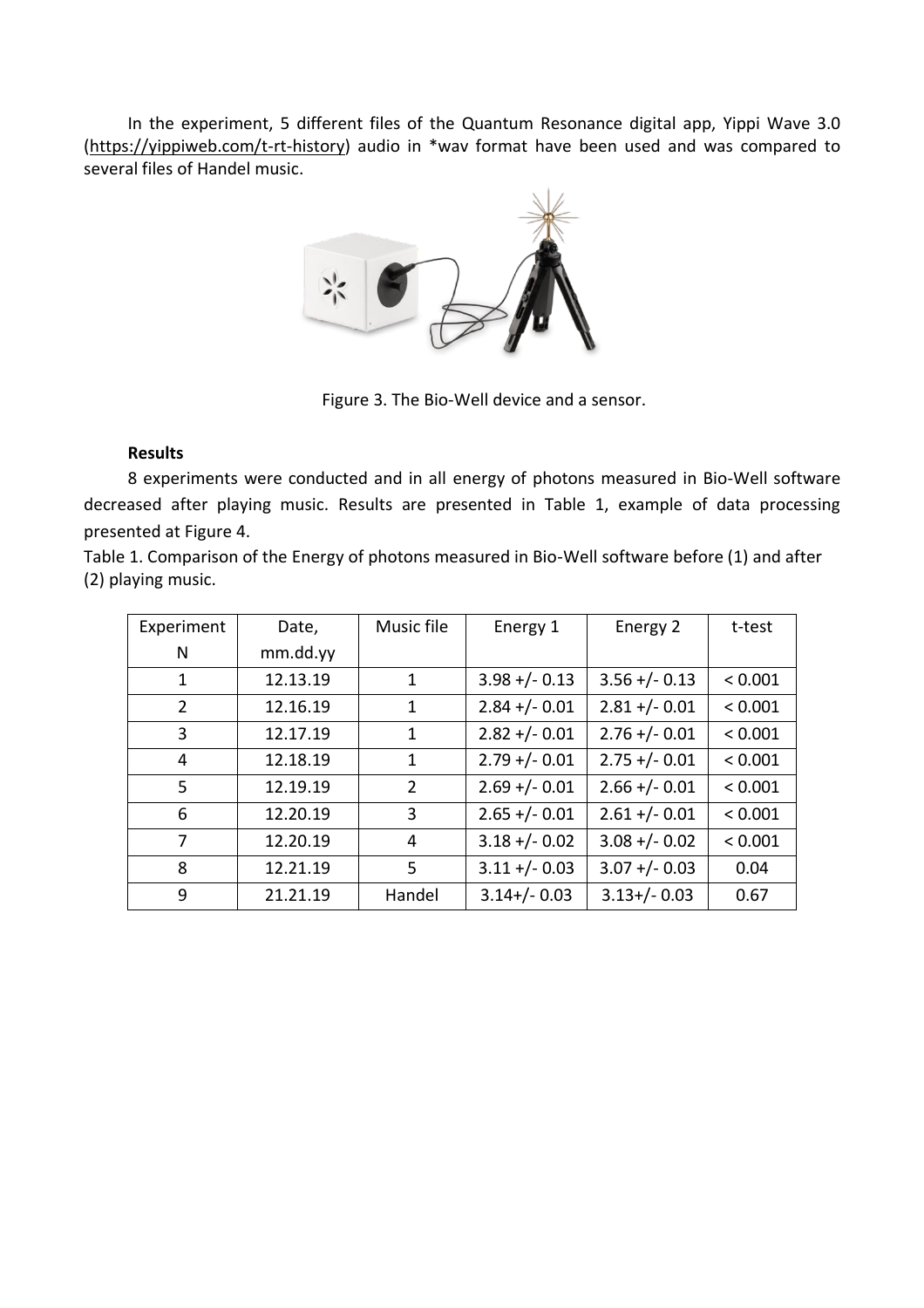

Figure 4. Time dynamics of a sensor signal. Each bar is averaged on 5 minutes. Highlighted bars correspond to the time of music playing.

Playing Handel music had no effect on the device parameters.

#### **Discussion**

According to the software developers [\(https://yippiweb.com/t-rt-history\)](https://yippiweb.com/t-rt-history), their app is powered by subtle energy. Subtle energy is a term that refers to any type of energy that has some empirical scientific support for its existence but nonetheless lies outside of the four forces accepted by mainstream science: the strong and weak nuclear forces, electromagnetism and gravity.

Without going into a discussion about the nature of this phenomenon, we realize that it is possible to modulate the electromagnetic radiation of a mobile phone using the Quantum Resonance Technology app, Yippi Wave 3.0 audio application. One of the sensitive elements in the Bio-Well device is a pulsed, so-called "sliding" gas discharge [18], which develops along the surface of the electrode. It is known that the electromagnetic field affects the parameters of this discharge [18]. In the experiments under discussion, the device was in an initial electromagnetic field, which is constantly present in the surrounding space. It should be noted that in different days the initial parameters of the discharge differed (Table 1), which indicates the change of conditions of the environment and, above all, the electromagnetic field. When the audio file of Yippi Wave 3.0 was turned on, the electromagnetic field was modulated, which affected the parameters of the gas discharge and led to changes in the registered parameters. At the same time, it caused the redistribution of a quasi-stable configuration of positive charges on the surface of the dielectric electrode, which led to the effect of "memory" - saving the parameters for certain measurement time.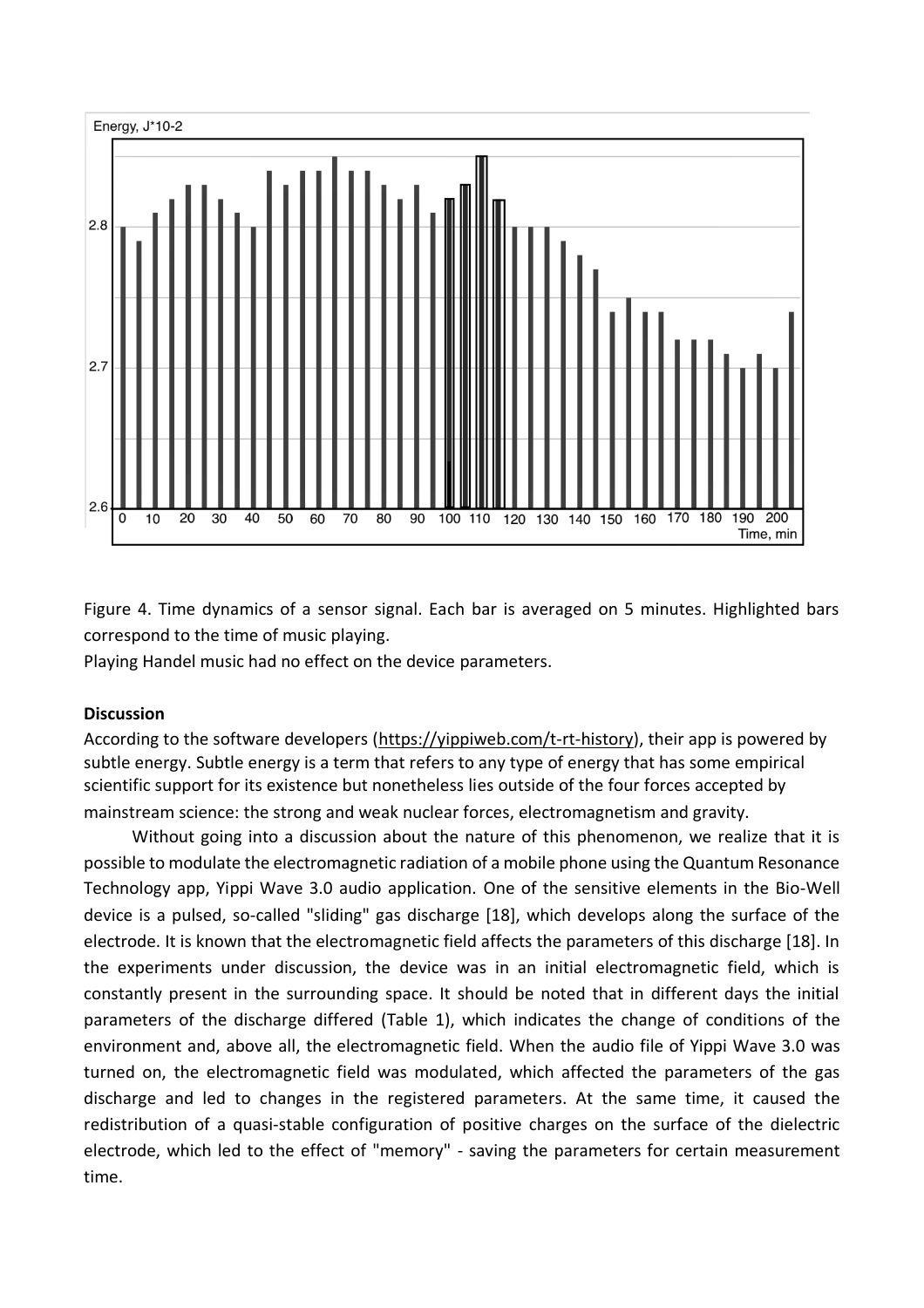#### **Conclusion**

This study should be considered a pilot study and the results are preliminary. We need to conduct experiments with different sources of both acoustic and electromagnetic signals and the possibility of their registration by the Bio-Well device. At the same time, the observed effects seem to us to be interesting and we will listen to all suggestions for improving the research protocol.

#### **Acknowledgements**

We thank Eric W. Thompson and Subtle Energy Sciences for providing information to help with this research.

#### **References**

*1. Eerola, T., Vuoskoski, J.K. A Review of Music and Emotion Studies: Approaches, Emotion Models, and Stimuli. Music Perception: An Interdisciplinary Journal, 2012, 30, 307-340.*

2. Taruffi, U., Allen, R., Downing, J., Heaton, P. [Individual Differences in Music-Perceived Emotions:](http://mp.ucpress.edu/content/34/3/253)  [The Influence of Externally Oriented Thinking.](http://mp.ucpress.edu/content/34/3/253) Music Perception: An Interdisciplinary Journal, 2017, 34, 253-266.

3. Juslin, P.N., Sloboda, J. Handbook of music and emotion. USA: Oxford University Press. 2010.

4. Korotkov, K.G., Orlov, D.V., Williams, B.O. Application of Electrophoton Capture (EPI) Analysis Based on Gas Discharge Visualization (GDV) Technique in Medicine: A Systematic Review. Journal of Alternative and Complementary Medicine. 2010, 16, 1, 13-25.

5. Korotkov, K.G. The Energy of Health. Amazon.com publishing. 2017.

6. Korotkov, K.G. Review of EPI papers on medicine and psychophysiology published in 2008-2018. International Journal of Complementary and Alternative Medicine. 2018, 11, 5, 311-315.

7. Muehsam, D., Chevalier, G., Barsotti, T., Gurfein, B.T. An Overview of Biofield Devices. Global Advances in Health Medicine. 2015, 4, 42-51.

8. Korobka, I.E., Yakovleva, T.G., Korotkov, K.G., Belonosov, S.S. , Kolesnichenko, T.V. Electrophotonic Imaging technology in the diagnosis of autonomic nervous system in patients with arterial hypertension. Journal of Applied Biotechnology and Bioengineering. 2018, 5, 112-118.

9. Buck, K.H., Novelli, C., Costa, F.T., Martins, G.C., Oliveira, H.F., Camargo, L.B., Casagrande, R.M., Dias dos Reis, R.R., Moraes, V.R., Vieira, F.S., Passos, R.P., de Barros Vilela, J.G. O uso da bioeletrografia na comparação entre mulheres com câncer de mama, mulheres saudáveis sedentárias e mulheres praticantes de corrida. Centro de Pesquisas Avançadas em Qualidade de Vida. 2016, 8, 2, 9-11.

10. Yakovleva, E.G.., Buntseva, O.A., Belonosov, S.S., Fedorov, E.D., Korotkov, K.G., Zarubina, T.V. Identifying Patients with Colon Neoplasias with Gas Discharge Visualization Technique. Journal of Alternative and Complementary Medicine. 2015, 21, 720–724.

11. Kushwah, K.K., Nagendra, H.R., Srinivasan, T.M. Effect of Integrated Yoga Program on Energy Outcomes as a Measure of Preventive Health Care in Healthy People. Central European Journal of Sport Sciences and Medicine. 2015, 12, 4, 61–71.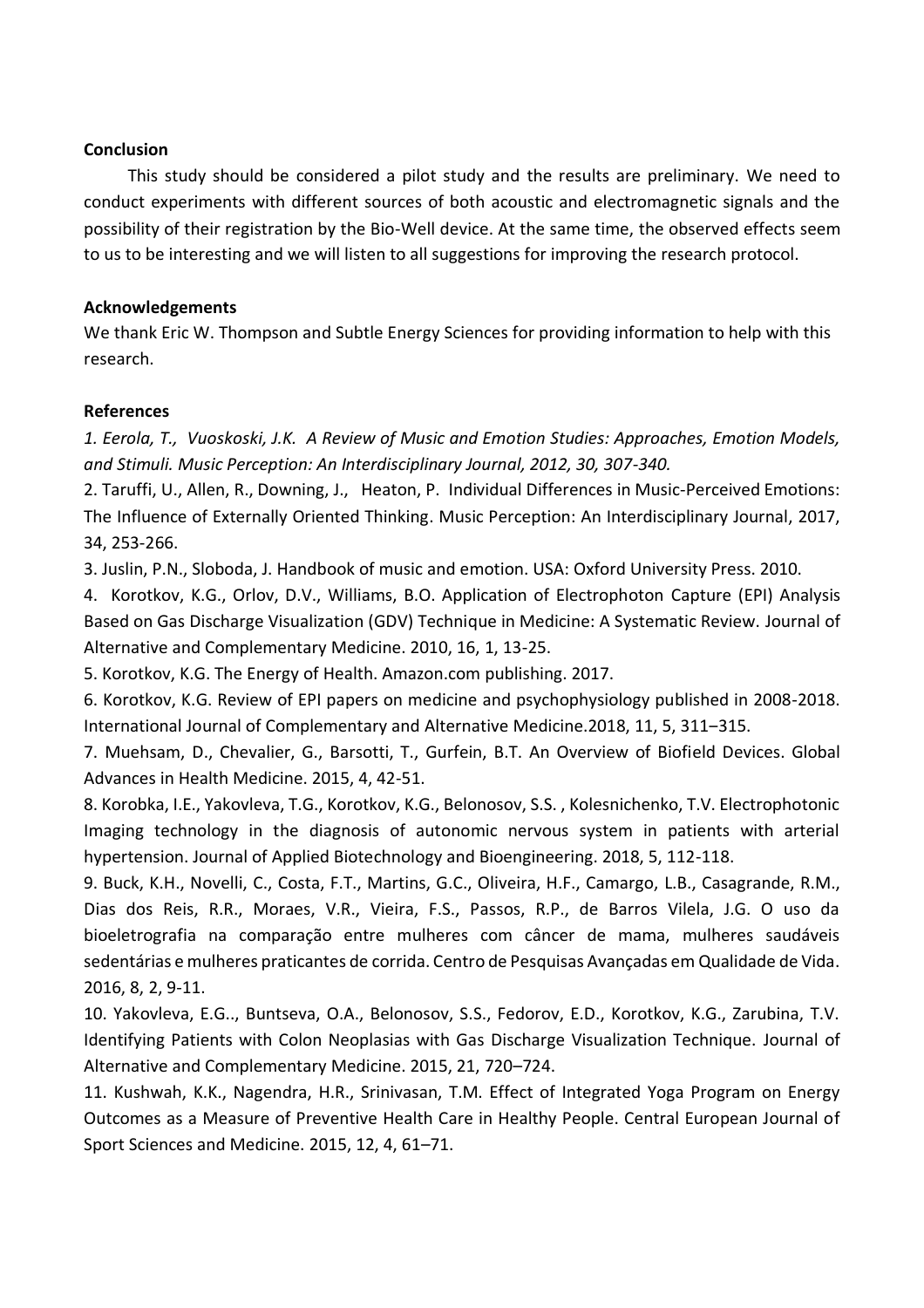12. Shiva, K.K., Srinivasan, TM., Nagendra, HR., Marimuthu, P. Electrophotonic Imaging Based Analysis of Diabetes. International Journal of Alternative and Complementary Medicine. 2016, 4, 5, 134-137.

13. Sushrutha, S.,, Hegde, M., Nagendra.R., Srinivasan, T.M. Comparative study of Influence of Yajña and Yogāsana on stress level as Measured by Electron Photonic Imaging (EPI) Technique. International Journal of Science and Research. 2014, 3, 8, 1402-1406.

14. Patent US 9,075,093 B2, Date Jul. 7, 2015 . Device for measuring electromagnetic field intensity. Korotkov K.G.

15. Korotkov K. G. Energy of Space. Amazon.com Publishing. 2014.

16. Rubik B., Jabs H. Bio-Well Sputnik Assessment of Changes in the Energy Field During the August 21, 2017 Solar Eclipse. www. [http://iumab.club/assets/files/papers/.](http://iumab.club/assets/files/papers/) Accessed 12.21.2019.

17. [http://web.archive.org/web/20011224160016/http://twm.co.nz/beard\\_interview.htm.](http://web.archive.org/web/20011224160016/http:/twm.co.nz/beard_interview.htm.%20Accessed%2012.21.2019)  [Accessed 12.21.2019.](http://web.archive.org/web/20011224160016/http:/twm.co.nz/beard_interview.htm.%20Accessed%2012.21.2019)

18. Louste C., Artana G., Moreau E., Touchard D. Sliding discharge in air at atmospheric pressure: Electrical properties. Journal of Electrostatics 2005, 63(6):615-620.

19[.https://subtle.energy/scientific-evidence-for-waters-capacity-to-store-subtle-energetic-charge/](https://subtle.energy/scientific-evidence-for-waters-capacity-to-store-subtle-energetic-charge/) 20.<https://subtle.energy/energetic-signatures-and-invisible-fields-of-influence/>

21[.https://subtle.energy/scientific-evidence-for-the-influence-of-consciousness-and-subtle-energy](https://subtle.energy/scientific-evidence-for-the-influence-of-consciousness-and-subtle-energy-on-physical-reality/)[on-physical-reality/](https://subtle.energy/scientific-evidence-for-the-influence-of-consciousness-and-subtle-energy-on-physical-reality/)

22.<https://subtle.energy/intro-subtle-energy-eric-thompson/>

23.<https://subtle.energy/the-science-of-morphic-fields-of-resonance/>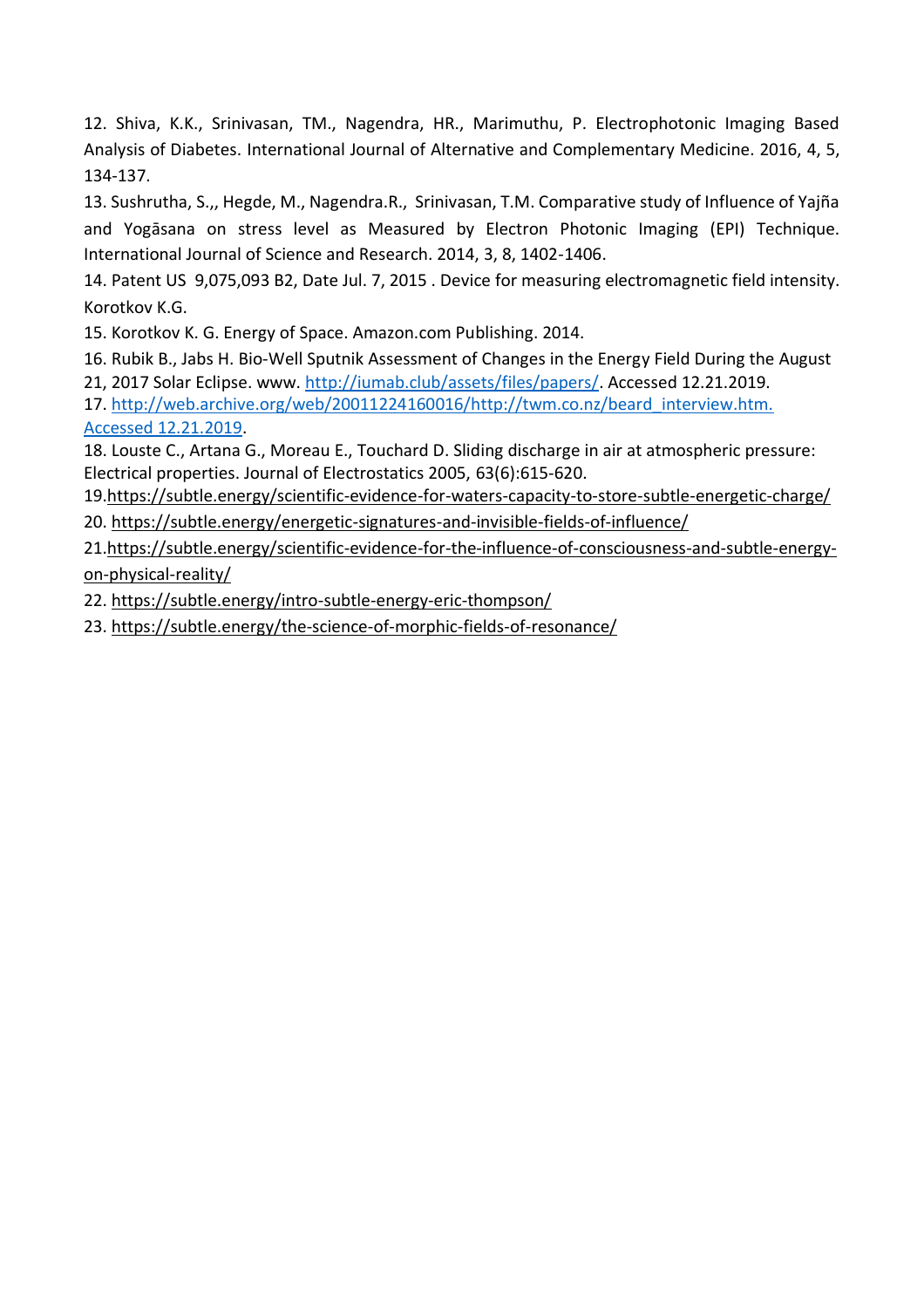## Appendix.

## Experimental data

#### 2019-12-13

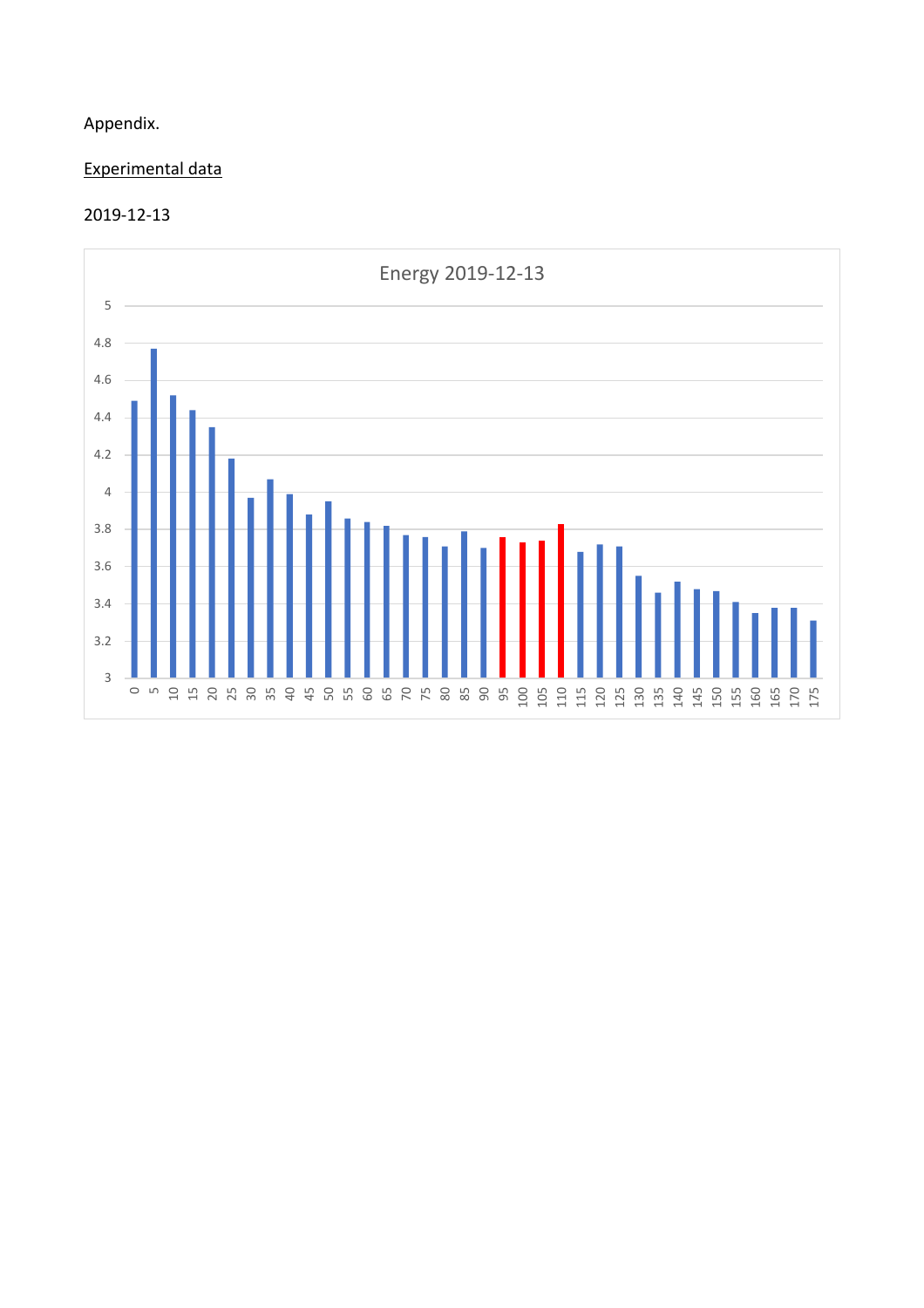

2019-12-16

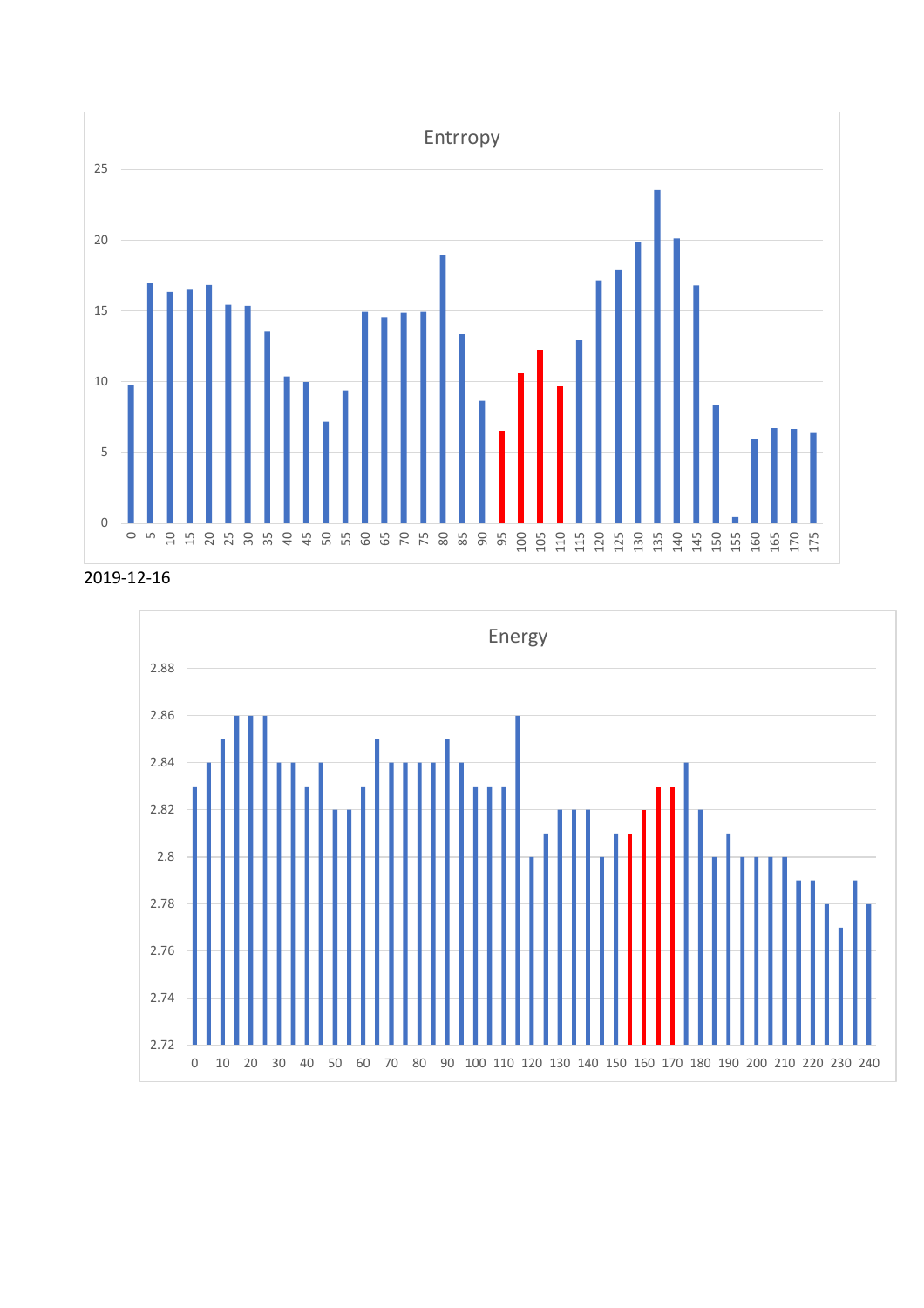

2019-12-17

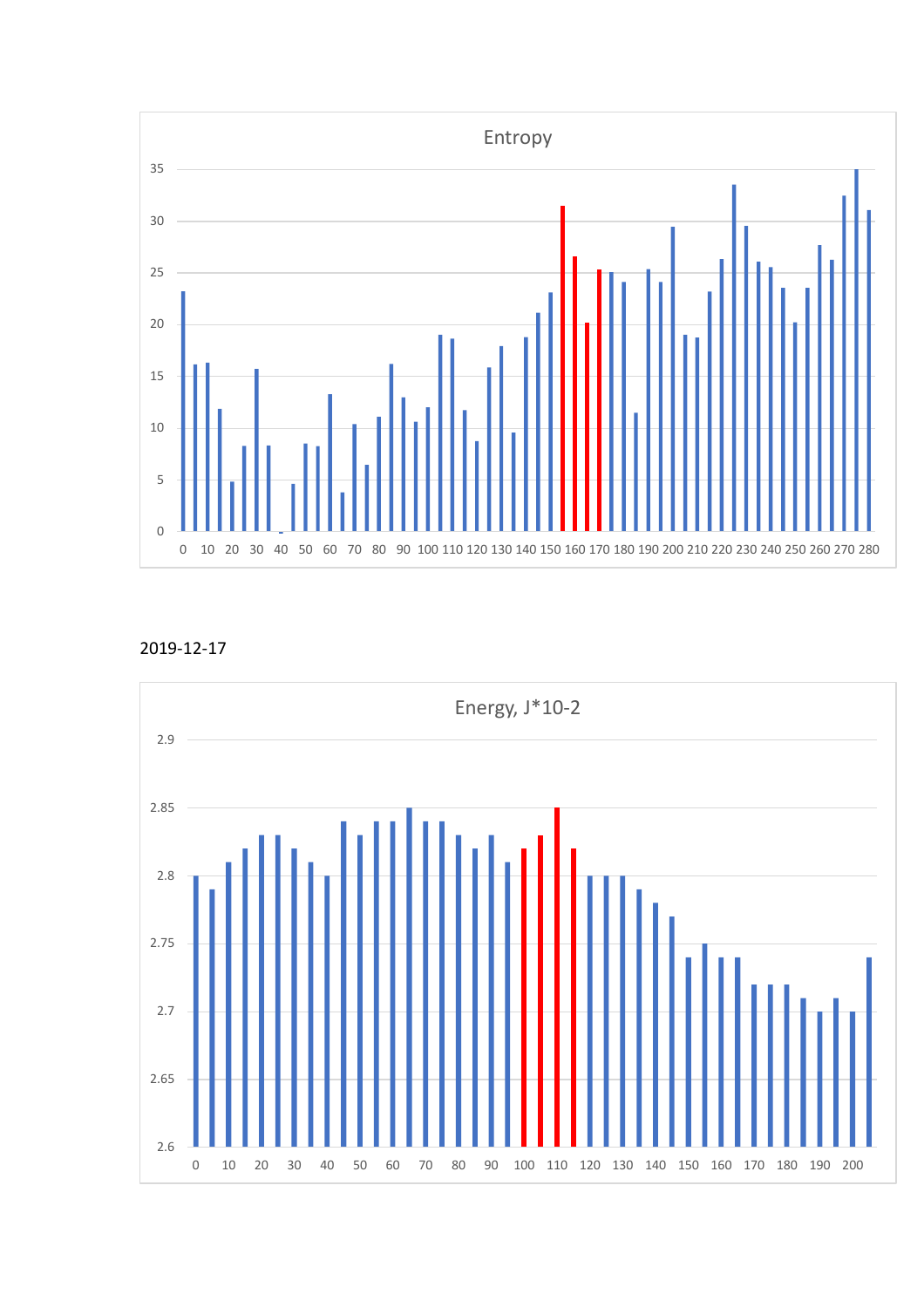

2019-12-18

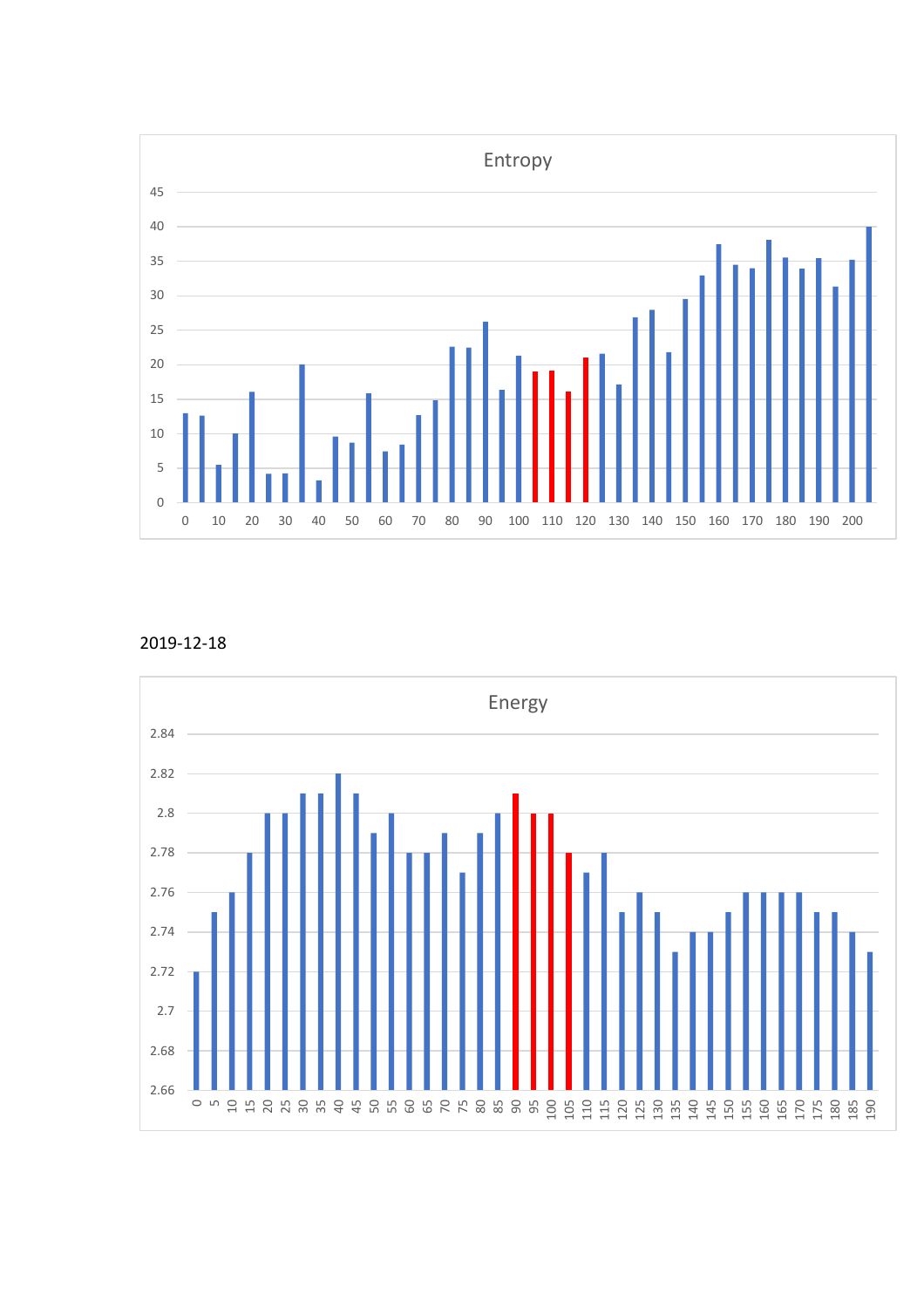

2019-12-19

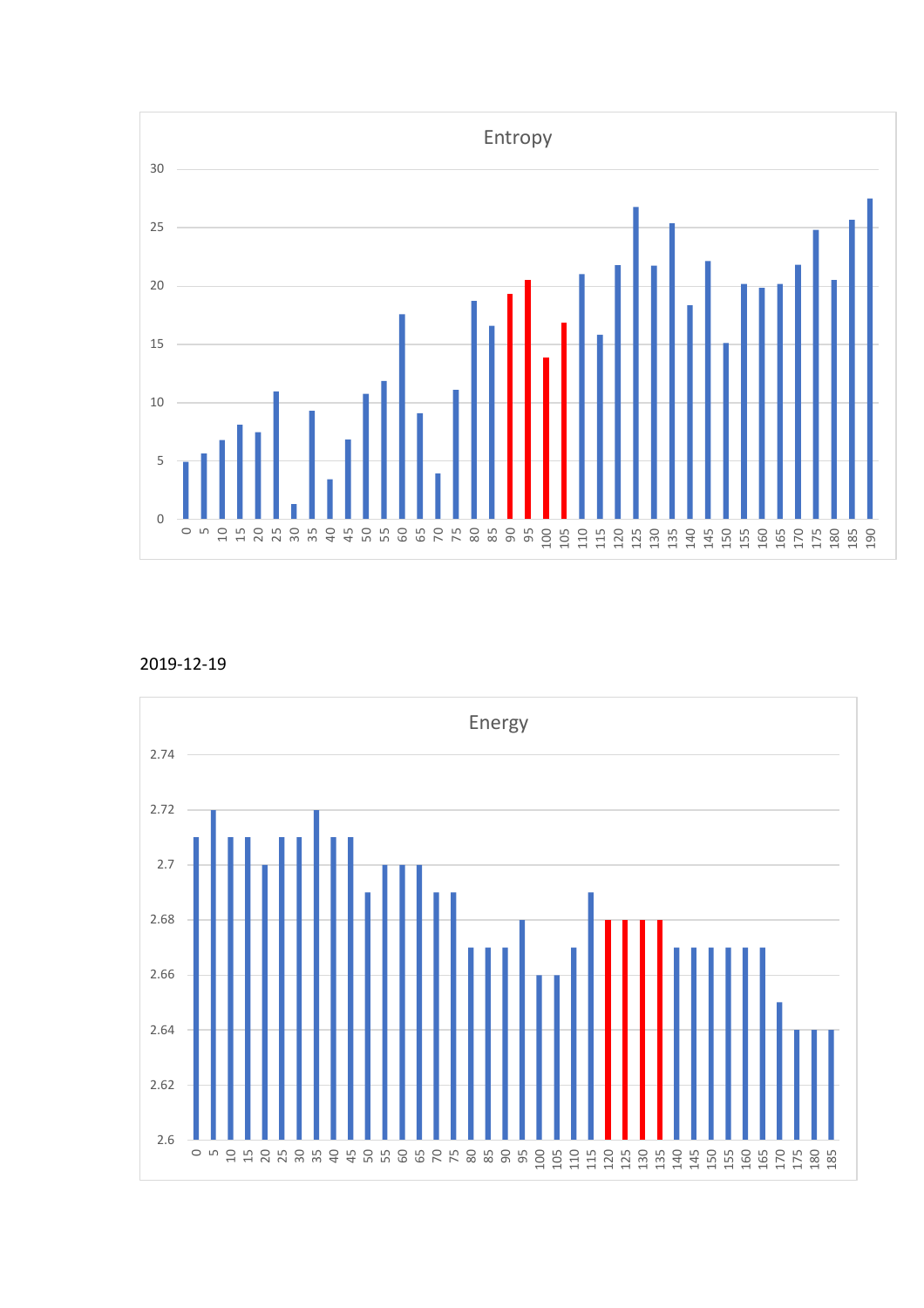

2019-12-20

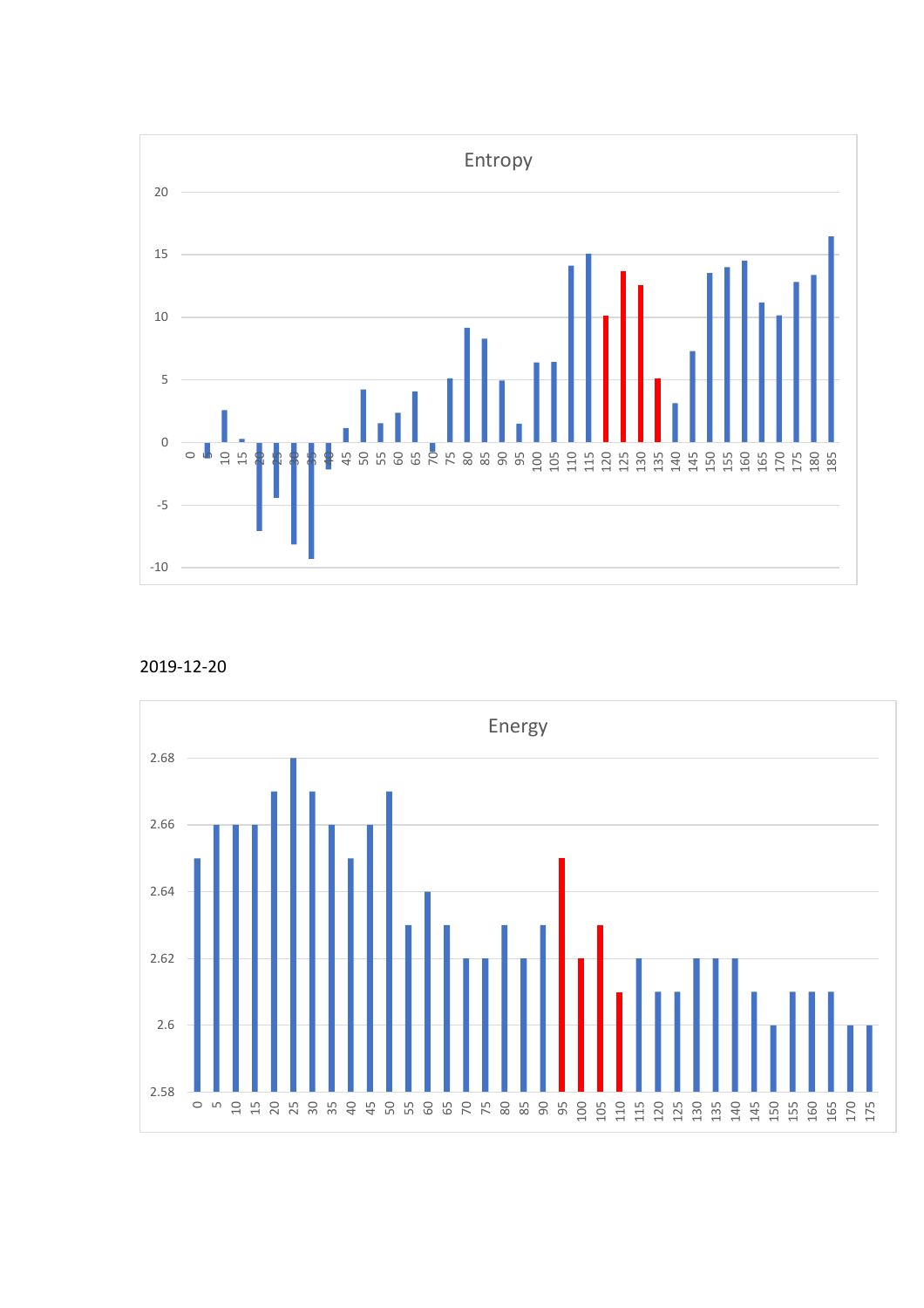

3019-12-20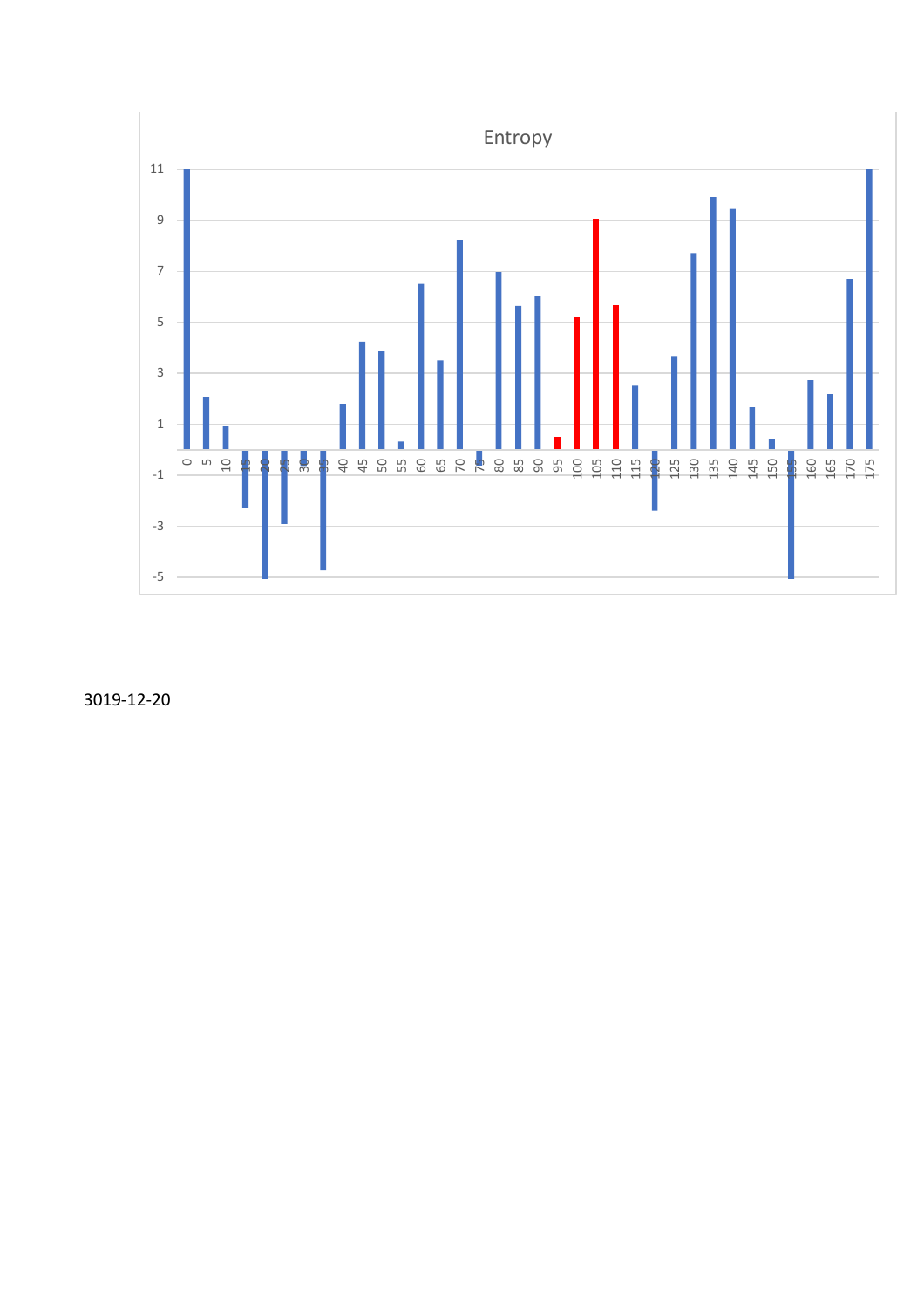